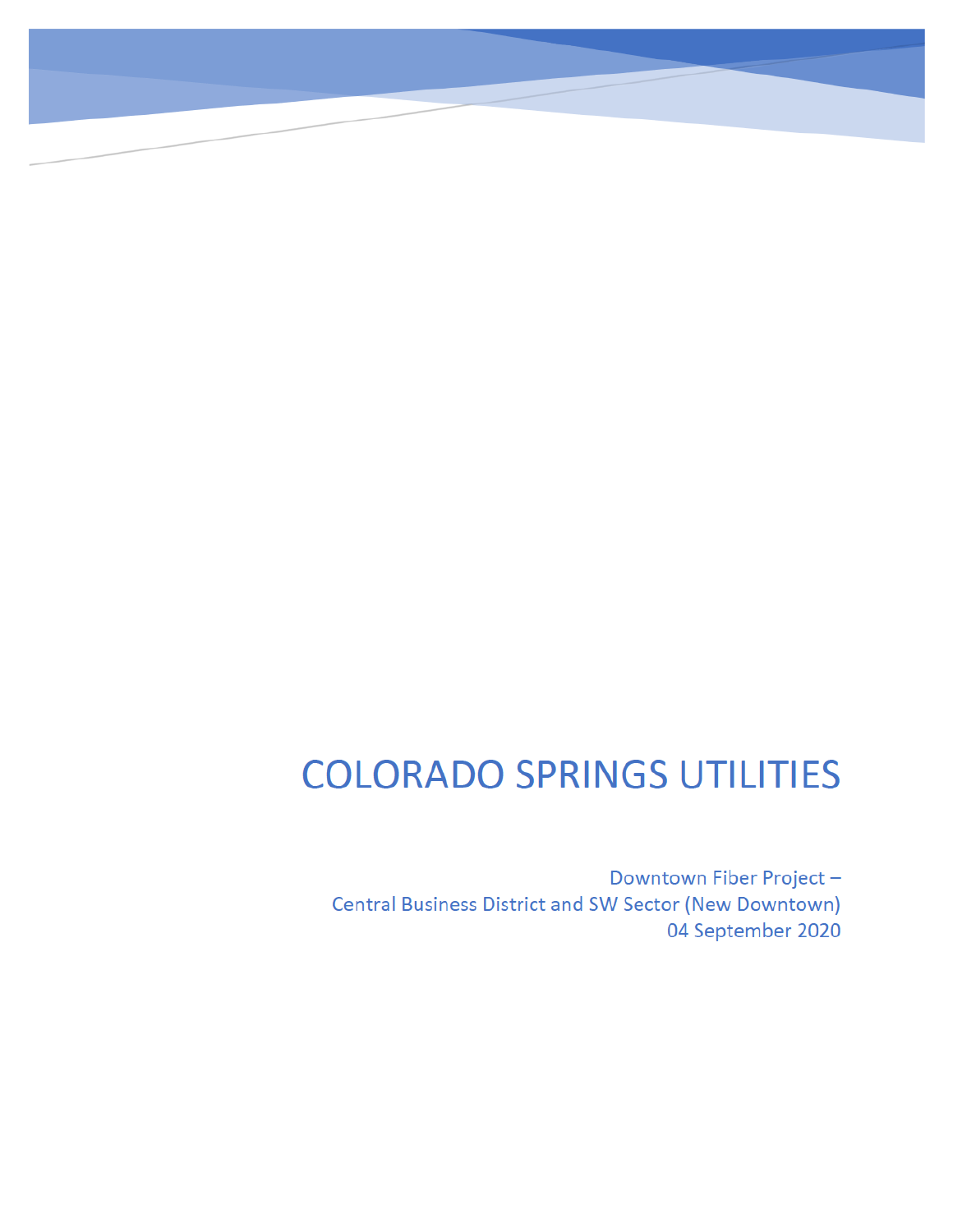# **Engineering Firm for Fiber Implementation**

Colorado Springs Utilities (CSU) seeks to initiate a fiber construction program to support utility infrastructure. The planning by The Broadband Group should account for a 40-50 year time horizon in terms of future capacity. It is noted any commercial effort is secondary to the need of addressing the precipitous growth of managing data.

| fiber runs will be designed and installed.                                                               |        |  |  |
|----------------------------------------------------------------------------------------------------------|--------|--|--|
| Third party data is a possibility but will be                                                            |        |  |  |
| . Physical security is required for                                                                      | l. Anv |  |  |
| access to Colorado Springs Utilities operational and customer information will require physical security |        |  |  |
| in addition to cyber security.                                                                           |        |  |  |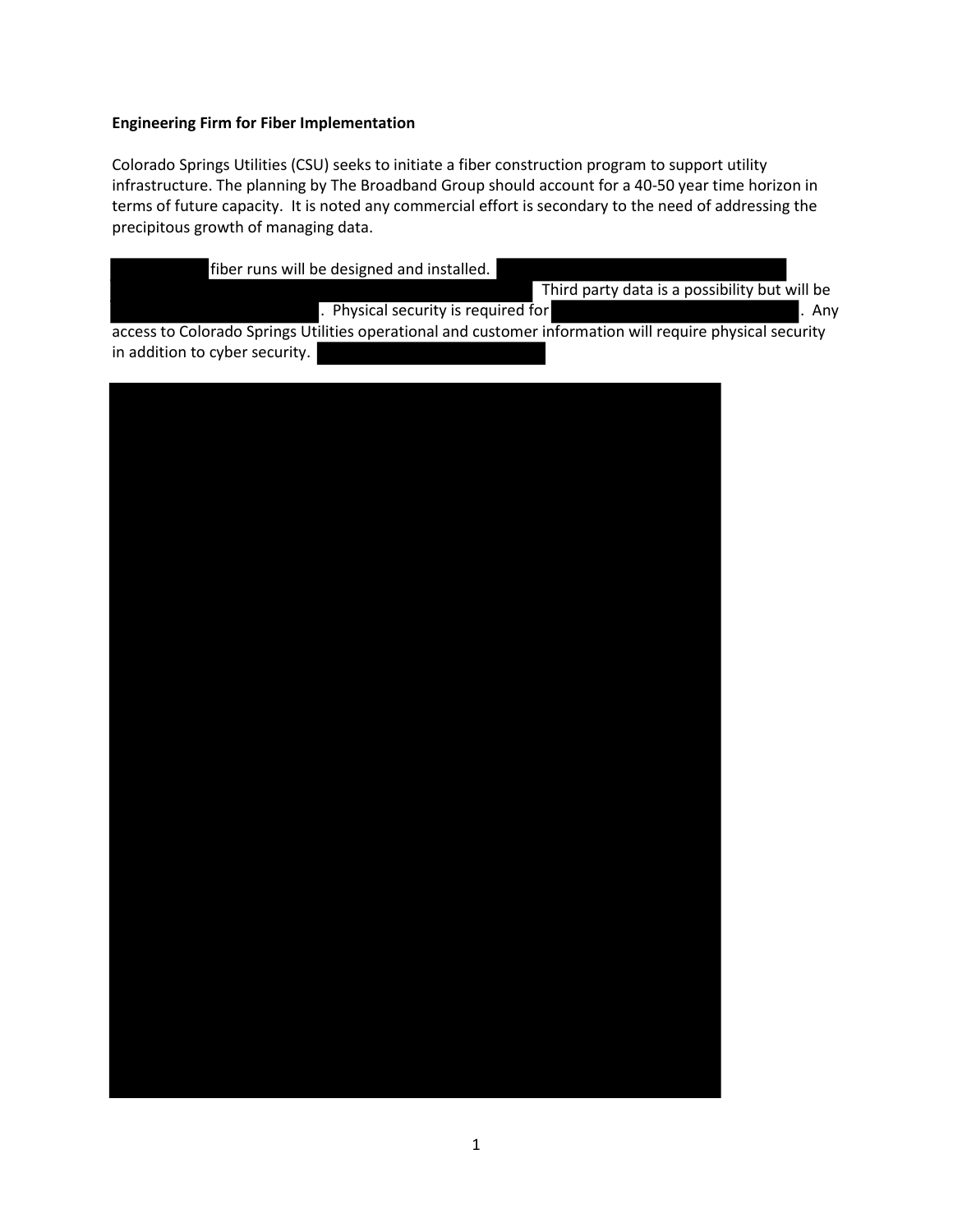Colorado Springs Utilities would like to begin the assignment with the two identified areas comprising the downtown fiber demonstration project:

Each assigned area will be executed in two distinct phases: Design and Construction Support. Phase I Design tasks are estimated to begin as soon as possible and conclude by January 29, 2021. Phase II Construction Support activities would open immediately upon completion of Phase I (February 1, 2021) and continue through December 31, 2021.

| <b>CSU Downtown Fiber Project</b>      |                                               |  |
|----------------------------------------|-----------------------------------------------|--|
| <b>Phase I - Design</b>                |                                               |  |
| <b>Site Visits:</b>                    |                                               |  |
|                                        | <b>Project Kick-Off</b>                       |  |
|                                        | <b>Field Data Route Collection</b>            |  |
|                                        | <b>Conduct Site Walks</b>                     |  |
|                                        |                                               |  |
| <b>Engineering / Design:</b>           |                                               |  |
|                                        | <b>High Level Design</b>                      |  |
|                                        | Low Level Design                              |  |
|                                        |                                               |  |
| <b>Phase II - Construction Support</b> |                                               |  |
| <b>Permit Drawings:</b>                |                                               |  |
|                                        | <b>GIS</b>                                    |  |
|                                        | Graphics                                      |  |
|                                        | <b>SAQ</b>                                    |  |
|                                        |                                               |  |
| <b>Construction:</b>                   |                                               |  |
|                                        | <b>IFC / Construction Drawings Submittals</b> |  |
|                                        | Coordination with Site Acq. & Construction    |  |
|                                        | <b>As Builts Created</b>                      |  |
|                                        |                                               |  |

# Deliverable(s)

CSU would like to first focus on prescribed design activities, but we would also appreciate guidance to help ensure that we have the appropriate resources to complete successful implementation of the projects. The advantage over the project period is that the utility's management team will be able to have outside professionals work on tasks where their support is needed most.

#### **High-Level Design**

Specific deliverables and deadlines can be established at the direction of CSU's management as the project matures towards completion.